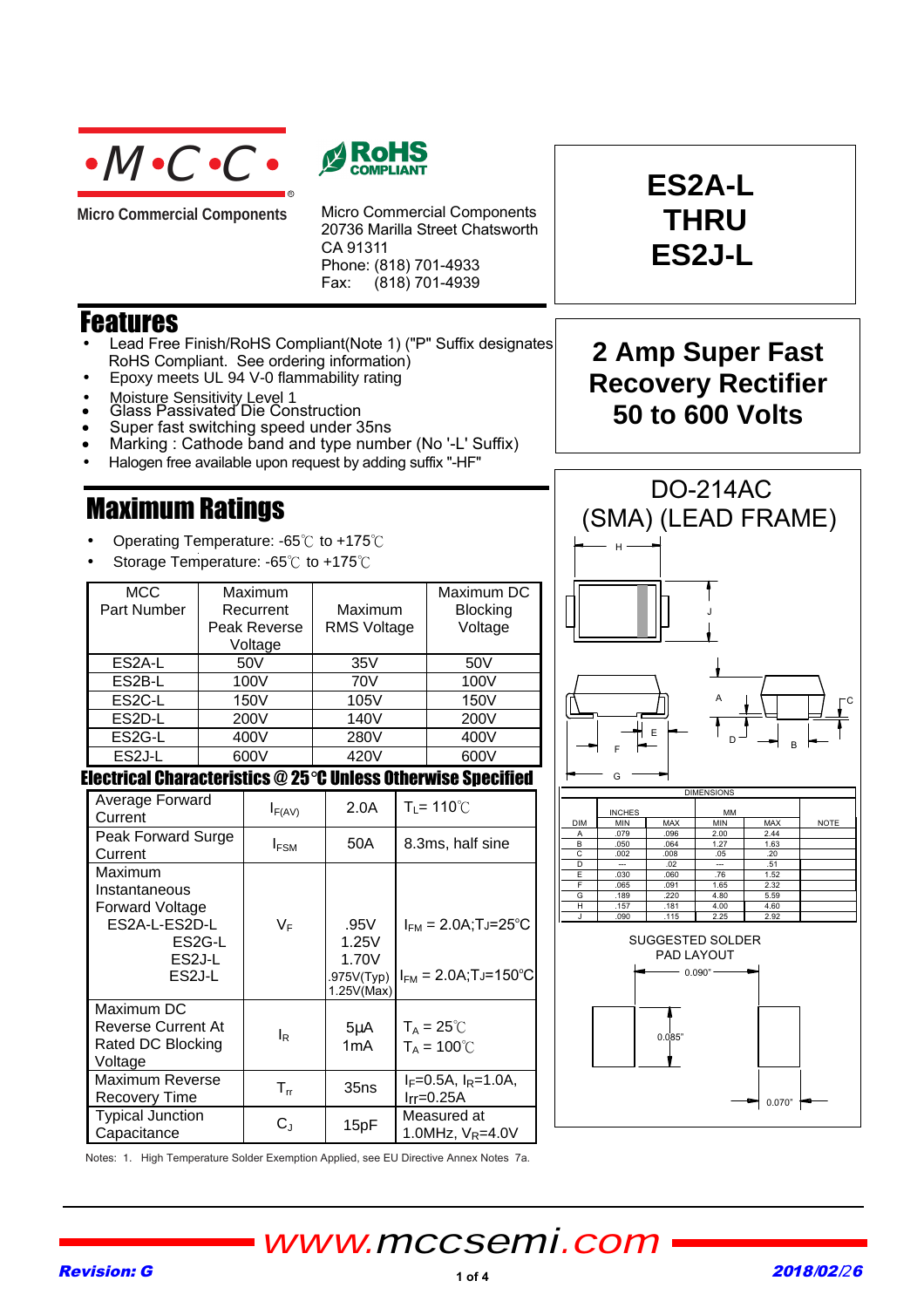



#### FIG.1-TYPICAL FORWARD CURRENT DERATING CURVE





FIG.3-TYPICAL FORWARD CHARACTERISTICS



FIG.5-TYPICAL JUNCTION CAPACITANCE



FIG.4: TYPICAL REVERSE CHARACTERISTICS



FORWARD VOLTAGE,(V)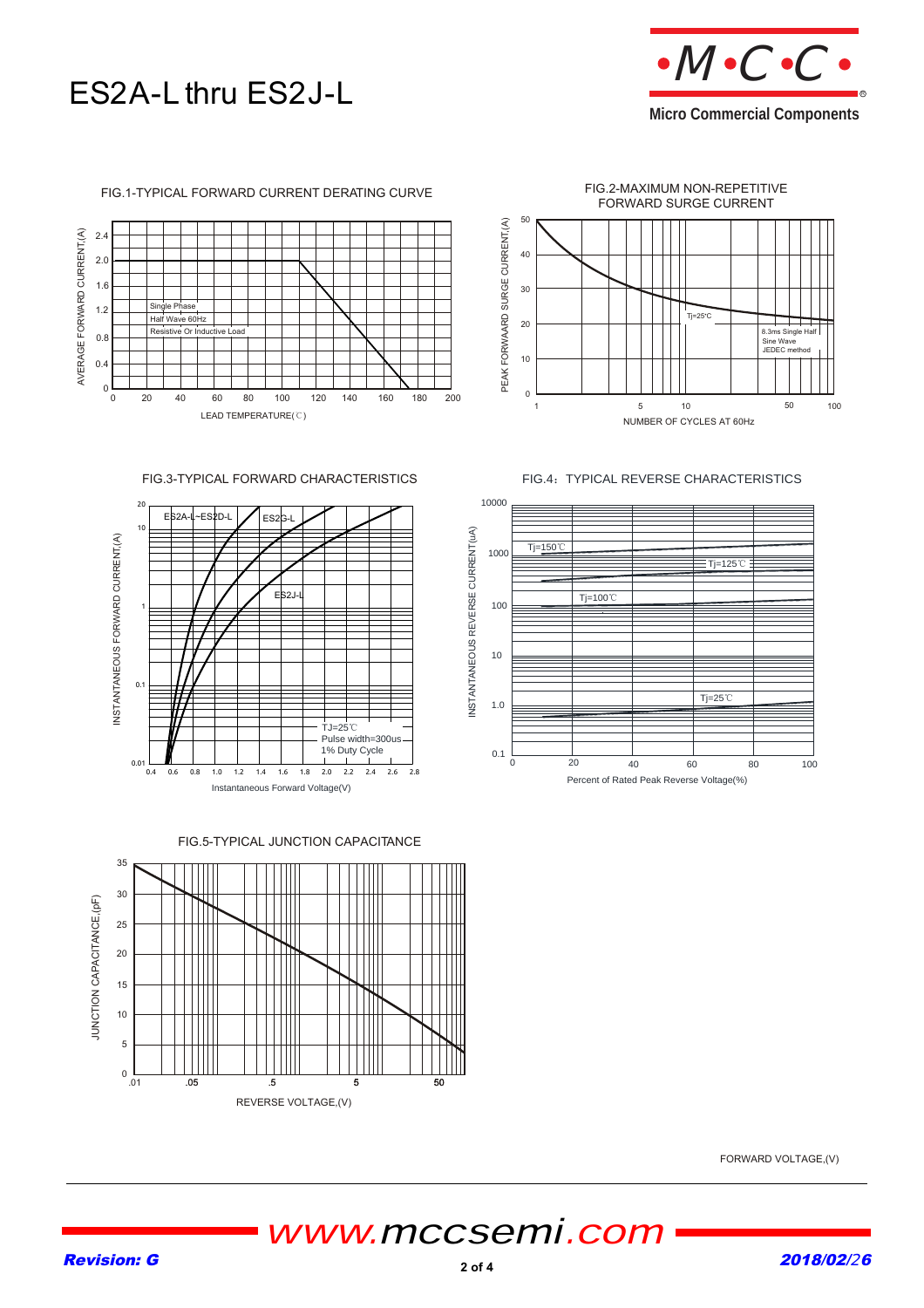## ES2A-L thru ES2J-L



### FIG.6- TEST CIRCUIT DIAGRAM AND REVERSE TIME CHARACTERISTICS



NOTES: 1. Rise Time= 7ns max., Input Impedance= 1 megohm.22pF. 2. Rise Time= 10ns max., Source Impedance= 50 ohms.